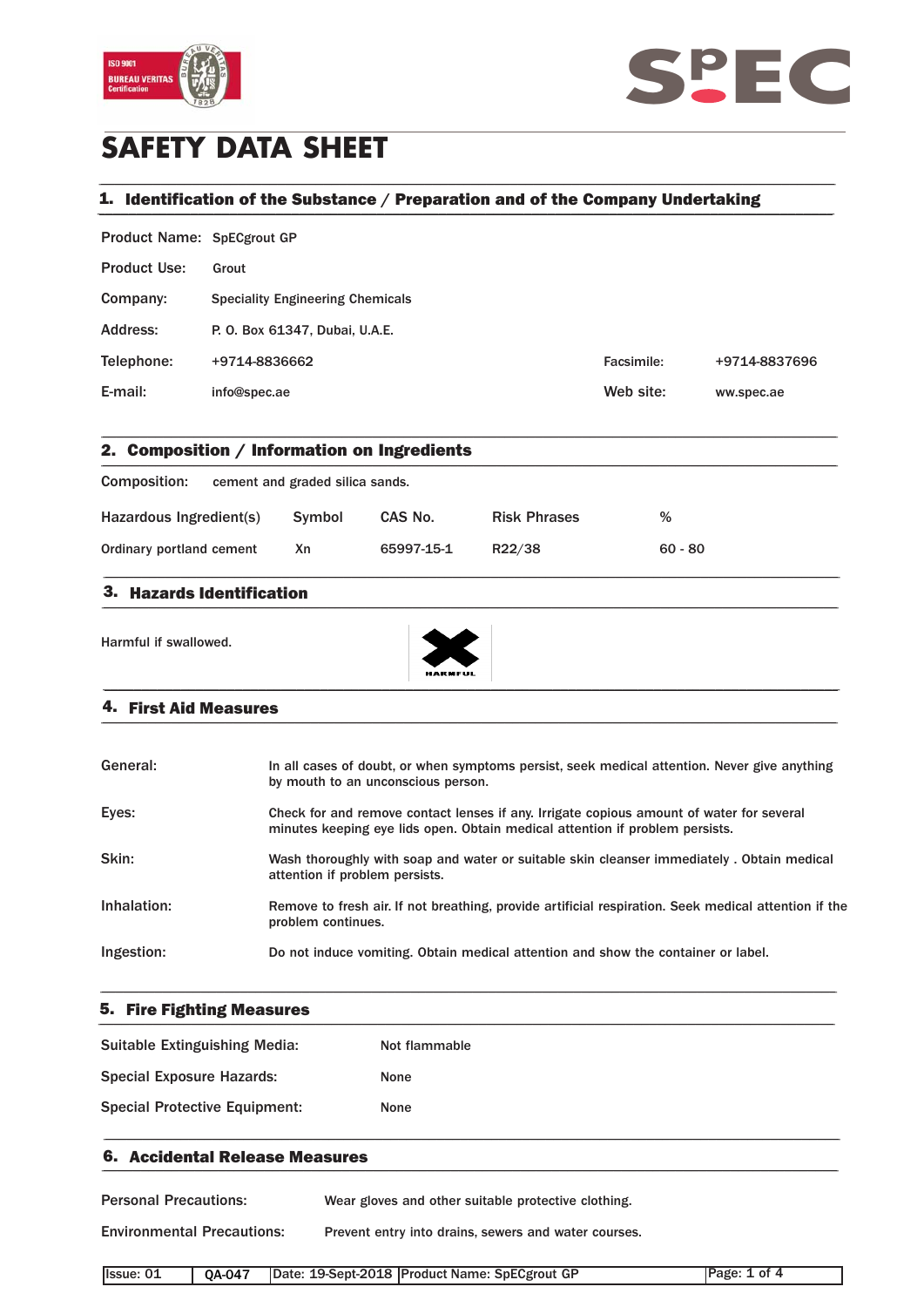Decontamination Procedures: Gather into containers. Avoid the formation of dust in atmosphere. Residues may be flushed to drain with large volume of water.

### **7.** Handling and Storage **and Storage and Storage and Storage and Storage and Storage and Storage and Storage and Storage and Storage and Storage and Storage and Storage and Storage and Storage and Storage and Storage and**

| Handling:        | Avoid creating dust. Use eye/face protection. Ensure adequate ventilation. |
|------------------|----------------------------------------------------------------------------|
| Storage:         | Store in cool dry and cool area.                                           |
| Decontamination: | Gather into containers. Avoid formation of dust in atmosphere.             |

\_\_\_\_\_\_\_\_\_\_\_\_\_\_\_\_\_\_\_\_\_\_\_\_\_\_\_\_\_\_\_\_\_\_\_\_\_\_\_\_\_\_\_\_\_\_\_\_\_\_\_\_\_\_\_\_\_\_\_\_\_\_\_\_\_\_\_\_\_\_\_\_\_\_\_\_\_\_\_\_\_\_\_\_\_\_\_\_\_\_\_\_\_\_\_

\_\_\_\_\_\_\_\_\_\_\_\_\_\_\_\_\_\_\_\_\_\_\_\_\_\_\_\_\_\_\_\_\_\_\_\_\_\_\_\_\_\_\_\_\_\_\_\_\_\_\_\_\_\_\_\_\_\_\_\_\_\_\_\_\_\_\_\_\_\_\_\_\_\_\_\_\_\_\_\_\_\_\_\_\_\_\_\_\_\_\_\_\_\_\_

## 8. Exposure Controls / Personal Protection \_\_\_\_\_\_\_\_\_\_\_\_\_\_\_\_\_\_\_\_\_\_\_\_\_\_\_\_\_\_\_\_\_\_\_\_\_\_\_\_\_\_\_\_\_\_\_\_\_\_\_\_\_\_\_\_\_\_\_\_\_\_\_\_\_\_\_\_\_\_\_\_\_\_\_\_\_\_\_\_\_\_\_\_\_\_\_\_\_\_\_\_\_\_\_

Occupational Exposure Limits : None assigned Substance 8 Hour TWA STEL Source/Other Information Silica amorphous: total inhalable dust  $5 \text{ mgm}^3$  ----- EH 40<br>respirable dust  $3 \text{ mgm}^3$ respirable dust Portland cement: total inhalable dust  $10 \text{ mgm}^3$  ---- EH 40 respirable dust  $5 \text{ mgm}^{-3}$ Engineering Control Measures: Atmospheric levels of dust must be maintained within the Occupational Exposure Standard. Where mechanical methods are inadequate, appropriate personal protective equipment must be used.

Personal Protective Equipment: Impervious gloves (eg PVC). Goggles. Approved dust mask.

### 9. Physical and Chemical Properties \_\_\_\_\_\_\_\_\_\_\_\_\_\_\_\_\_\_\_\_\_\_\_\_\_\_\_\_\_\_\_\_\_\_\_\_\_\_\_\_\_\_\_\_\_\_\_\_\_\_\_\_\_\_\_\_\_\_\_\_\_\_\_\_\_\_\_\_\_\_\_\_\_\_\_\_\_\_\_\_\_\_\_\_\_\_\_\_\_\_\_\_\_\_\_

| <b>Physical State:</b>  | Solid-Powder             |
|-------------------------|--------------------------|
| Colour:                 | Grey                     |
| Odour:                  | ۰.                       |
| Flash Point °C:         | $\overline{\phantom{a}}$ |
| <b>SG/Bulk Density:</b> | 1650 kg/m <sup>3</sup>   |
| Solubility:             | Insoluble                |
|                         |                          |

\_\_\_\_\_\_\_\_\_\_\_\_\_\_\_\_\_\_\_\_\_\_\_\_\_\_\_\_\_\_\_\_\_\_\_\_\_\_\_\_\_\_\_\_\_\_\_\_\_\_\_\_\_\_\_\_\_\_\_\_\_\_\_\_\_\_\_\_\_\_\_\_\_\_\_\_\_\_\_\_\_\_\_\_\_\_\_\_\_\_\_\_\_\_\_

#### 10. Stability and Reactivity \_\_\_\_\_\_\_\_\_\_\_\_\_\_\_\_\_\_\_\_\_\_\_\_\_\_\_\_\_\_\_\_\_\_\_\_\_\_\_\_\_\_\_\_\_\_\_\_\_\_\_\_\_\_\_\_\_\_\_\_\_\_\_\_\_\_\_\_\_\_\_\_\_\_\_\_\_\_\_\_\_\_\_\_\_\_\_\_\_\_\_\_\_\_\_

| Stability:                        | Stable under recommended conditions.       |
|-----------------------------------|--------------------------------------------|
| Conditions to avoid:              | Exposure to air. Contamination with water. |
| Materials to avoid:               | None.                                      |
| Hazardous decomposition products: | None.                                      |
|                                   |                                            |

# 11. Toxicological Information \_\_\_\_\_\_\_\_\_\_\_\_\_\_\_\_\_\_\_\_\_\_\_\_\_\_\_\_\_\_\_\_\_\_\_\_\_\_\_\_\_\_\_\_\_\_\_\_\_\_\_\_\_\_\_\_\_\_\_\_\_\_\_\_\_\_\_\_\_\_\_\_\_\_\_\_\_\_\_\_\_\_\_\_\_\_\_\_\_\_\_\_\_\_\_

Cement, cementitious grouts and mortars are known to cause both irritant and allergic contact dermatitis. Causes burns when wet.

Harmful by inhalation and if swallowed.

| <b>Issue: 01</b> |  |  | 0A-047   Date: 19-Sept-2018   Product Name: SpECgrout GP | Page: 2 of 4 |
|------------------|--|--|----------------------------------------------------------|--------------|
|------------------|--|--|----------------------------------------------------------|--------------|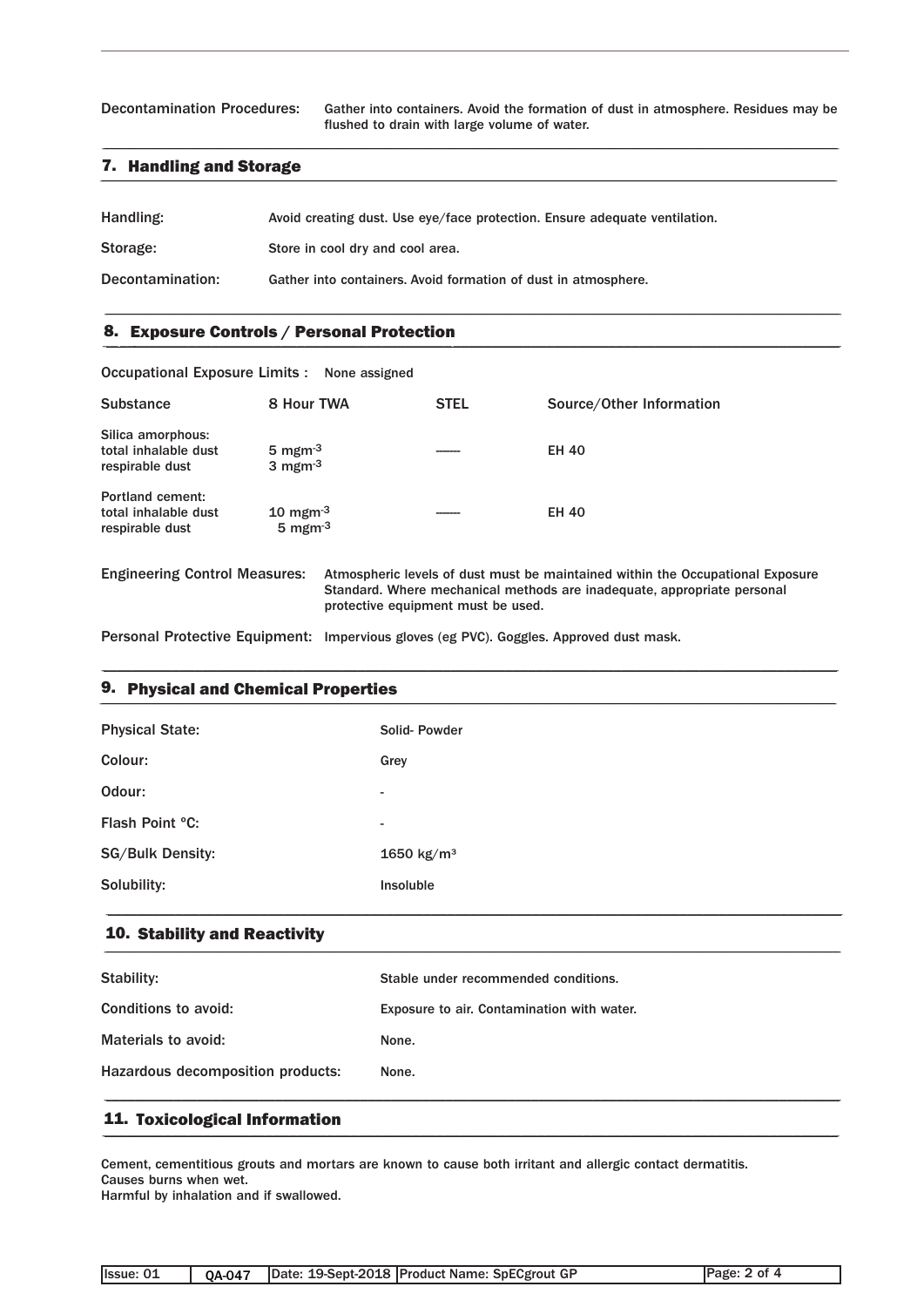#### 12. Ecological Information \_\_\_\_\_\_\_\_\_\_\_\_\_\_\_\_\_\_\_\_\_\_\_\_\_\_\_\_\_\_\_\_\_\_\_\_\_\_\_\_\_\_\_\_\_\_\_\_\_\_\_\_\_\_\_\_\_\_\_\_\_\_\_\_\_\_\_\_\_\_\_\_\_\_\_\_\_\_\_\_\_\_\_\_\_\_\_\_\_\_\_\_\_\_\_

When used and disposed as intended, no adverse environmental effects are foreseen. Expected to be not readily biodegradable. Bio-accumulative potential and ecotoxicity are not determined.

\_\_\_\_\_\_\_\_\_\_\_\_\_\_\_\_\_\_\_\_\_\_\_\_\_\_\_\_\_\_\_\_\_\_\_\_\_\_\_\_\_\_\_\_\_\_\_\_\_\_\_\_\_\_\_\_\_\_\_\_\_\_\_\_\_\_\_\_\_\_\_\_\_\_\_\_\_\_\_\_\_\_\_\_\_\_\_\_\_\_\_\_\_\_\_

\_\_\_\_\_\_\_\_\_\_\_\_\_\_\_\_\_\_\_\_\_\_\_\_\_\_\_\_\_\_\_\_\_\_\_\_\_\_\_\_\_\_\_\_\_\_\_\_\_\_\_\_\_\_\_\_\_\_\_\_\_\_\_\_\_\_\_\_\_\_\_\_\_\_\_\_\_\_\_\_\_\_\_\_\_\_\_\_\_\_\_\_\_\_\_

\_\_\_\_\_\_\_\_\_\_\_\_\_\_\_\_\_\_\_\_\_\_\_\_\_\_\_\_\_\_\_\_\_\_\_\_\_\_\_\_\_\_\_\_\_\_\_\_\_\_\_\_\_\_\_\_\_\_\_\_\_\_\_\_\_\_\_\_\_\_\_\_\_\_\_\_\_\_\_\_\_\_\_\_\_\_\_\_\_\_\_\_\_\_\_

#### 13. Disposal Considerations \_\_\_\_\_\_\_\_\_\_\_\_\_\_\_\_\_\_\_\_\_\_\_\_\_\_\_\_\_\_\_\_\_\_\_\_\_\_\_\_\_\_\_\_\_\_\_\_\_\_\_\_\_\_\_\_\_\_\_\_\_\_\_\_\_\_\_\_\_\_\_\_\_\_\_\_\_\_\_\_\_\_\_\_\_\_\_\_\_\_\_\_\_\_\_

Disposal must be in accordance with local and national legislation.

Do not allow to enter into drains or watercourses. Material and container must be disposed as hazardous waste.

#### 14. Transport Information \_\_\_\_\_\_\_\_\_\_\_\_\_\_\_\_\_\_\_\_\_\_\_\_\_\_\_\_\_\_\_\_\_\_\_\_\_\_\_\_\_\_\_\_\_\_\_\_\_\_\_\_\_\_\_\_\_\_\_\_\_\_\_\_\_\_\_\_\_\_\_\_\_\_\_\_\_\_\_\_\_\_\_\_\_\_\_\_\_\_\_\_\_\_\_

| Proper Shipping name:         | Cement powder |                                            |    |
|-------------------------------|---------------|--------------------------------------------|----|
| <b>UN Number:</b>             |               | Not classified as hazardous for transport. |    |
| Class:                        |               | Not classified as hazardous for transport. |    |
| Subsidiary risk:              |               | Not classified as hazardous for transport. |    |
| Packaging group:              |               |                                            |    |
| Label:                        |               |                                            |    |
| <b>Additional information</b> |               |                                            |    |
| <b>ADR-HIN:</b>               |               |                                            |    |
| <b>IMDG-EMS:</b>              |               | <b>Marine Pollutant:</b>                   | No |
| IMO:                          |               |                                            |    |

| <b>EU Regulations:</b>        | The product is labeled as follows, in accordance with local regulations.                                                                                                                                                                                                                             |
|-------------------------------|------------------------------------------------------------------------------------------------------------------------------------------------------------------------------------------------------------------------------------------------------------------------------------------------------|
| Hazard Symbol(s):             | Xn                                                                                                                                                                                                                                                                                                   |
| Contains:                     | <b>OPC</b>                                                                                                                                                                                                                                                                                           |
| <b>Risk Phrases:</b>          | R22 - Harmful if swallowed.<br>R <sub>36</sub> - Irritating to eyes.                                                                                                                                                                                                                                 |
| <b>Safety Phrases:</b>        | S36 - Wear suitable protective clothing.<br>S39 - Wear eye/face protection.                                                                                                                                                                                                                          |
| <b>EC Directives:</b>         | Dangerous Substances Directive, 67/548/EEC and adaptations.<br>Dangerous Preparation Directive, 88/379/EEC.<br>Safety Data Sheets Directive, 91/155/EEC.                                                                                                                                             |
| <b>Statutory Instruments:</b> | Chemicals (Hazard Information and Packaging) Regs. 1993 (SI 1746).<br>Control of Substances Hazardous to Health Regs. 1988 (SI 1657).<br>Health and Safety at Work, etc. Act 1974.<br>Environmental Protection Act 1990.<br>Highly Flammable Liquids & Liquefied Petroleum Gases Regs. 1972 (SI 917) |
| <b>Codes of Practice:</b>     | Waste Management. The Duty of Care.<br>Operational Provisions of the Road Traffic (Carriage of Dangerous Substances in<br>packagesetc.) Regs. 1986(COP17)                                                                                                                                            |
| <b>Guidance Notes:</b>        | Occupational skin diseases: health and safety precautions (EH 26).<br>Storage of packaged dangerous substances [HS(G)71].<br>The storage of highly flammable liquids (CS 2).                                                                                                                         |

### The above publications are available from HMSO.

| Issue:<br>01 | <b>0A-047</b> | Date: 19-Sept-2018 Product Name: SpECgrout GP | ∵of ⊷<br>Page: |
|--------------|---------------|-----------------------------------------------|----------------|
|              |               |                                               |                |

### 15. Regulatory Information